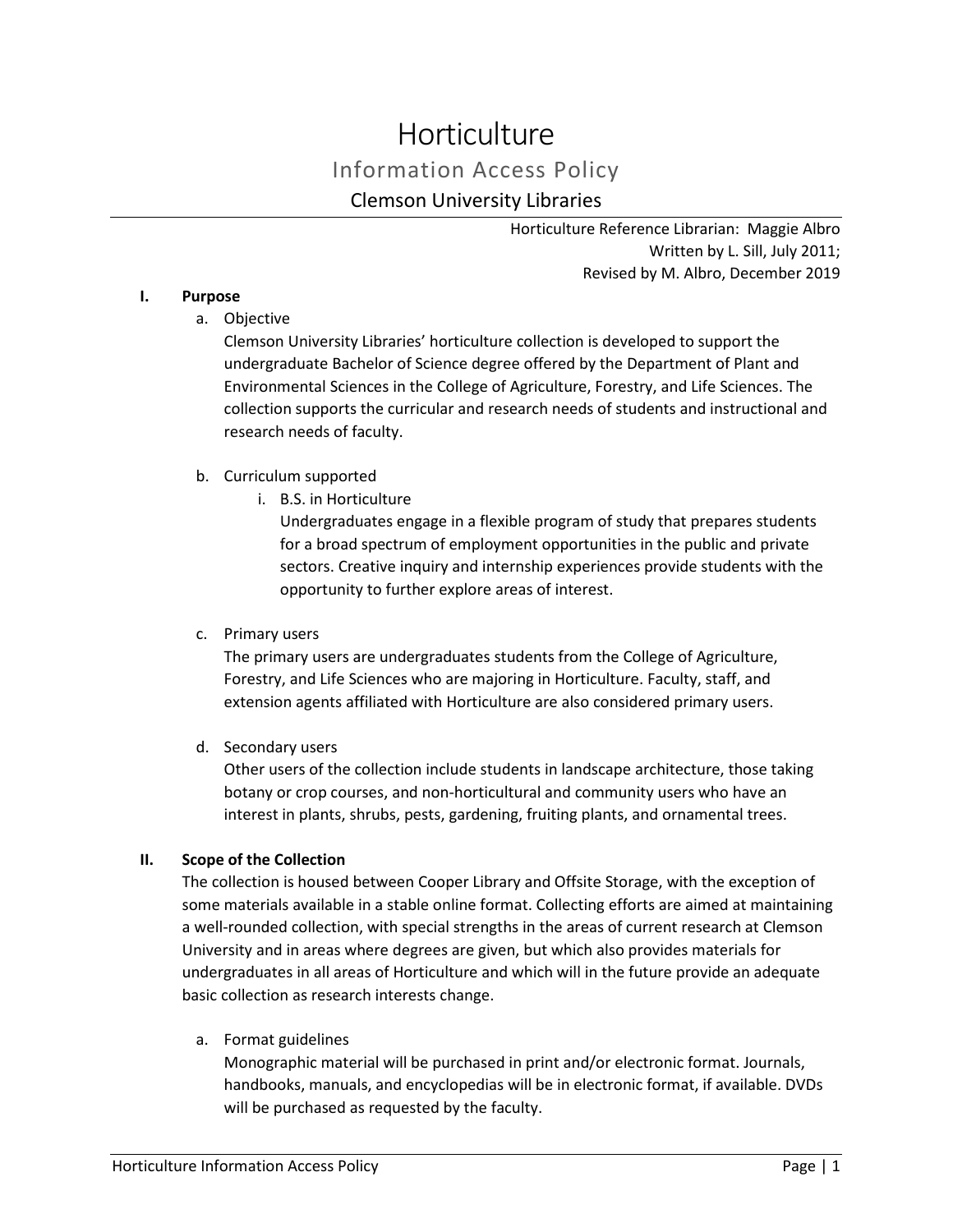## b. Language guidelines

Primarily English-language materials will be selected. If materials in other languages are collected they must generally contain information not readily available in English.

c. Geographical guidelines

Materials purchased will have an emphasis on horticulture in the United States, but materials may also be purchased from Great Britain and Canada. In the area of landscape gardening, photographic collections of gardens from other countries will be collected. Landscape architecture's degree program is not a part of the Plant & Environmental Sciences Department, but landscape gardening is of interest to horticultural students and faculty.

d. Chronological guidelines

Most books considered for purchase are current; materials published prior to the most recent five years are purchased very selectively.

e. Types of materials excluded

The following materials will be excluded unless there is an extraordinary need and/or a specific request:

- i. Workbooks
- ii. Computer software
- iii. Rare materials
- iv. Textbooks

# **III. Subject Classifications Collected**

| <b>Primary Subject Classifications:</b>                 |                       |
|---------------------------------------------------------|-----------------------|
| Economic botany                                         | SB 107 - SB 109       |
| Irrigation farming                                      | SB 112                |
| Seeds. Seed technology.                                 | SB 113.2 - SB 118.46  |
| Nurseries. Nursery industry.                            | SB 118.48 - SB 118.75 |
| Propagation                                             | SB 119 - SB 124       |
| Including breeding, selection, grafting, air layering   |                       |
| Hydroponics. Soilless agriculture                       | SB 126.5 - SB 126.57  |
| Forcing                                                 | SB 127                |
| Growth regulators                                       | SB 128                |
| Harvesting, curing, storage                             | SB 129 - SB 130       |
| Tree crops                                              | SB 169 - SB 172.5     |
| Food crops                                              | SB 175 - SB 177       |
| Field crops                                             | SB 183 - SB 317       |
| Including cereals, forage crops, grasses, legumes, root |                       |
| crops, sugar plants, textile plants, alkaloidal plants, |                       |
| medicinal plants                                        |                       |
| Horticulture. Horticultural crops                       | SB 317.5 - SB 319.864 |
| Vegetables                                              | SB 320 - SB 353.5     |
| Fruit and fruit culture                                 | SB 354 - SB 402       |
|                                                         |                       |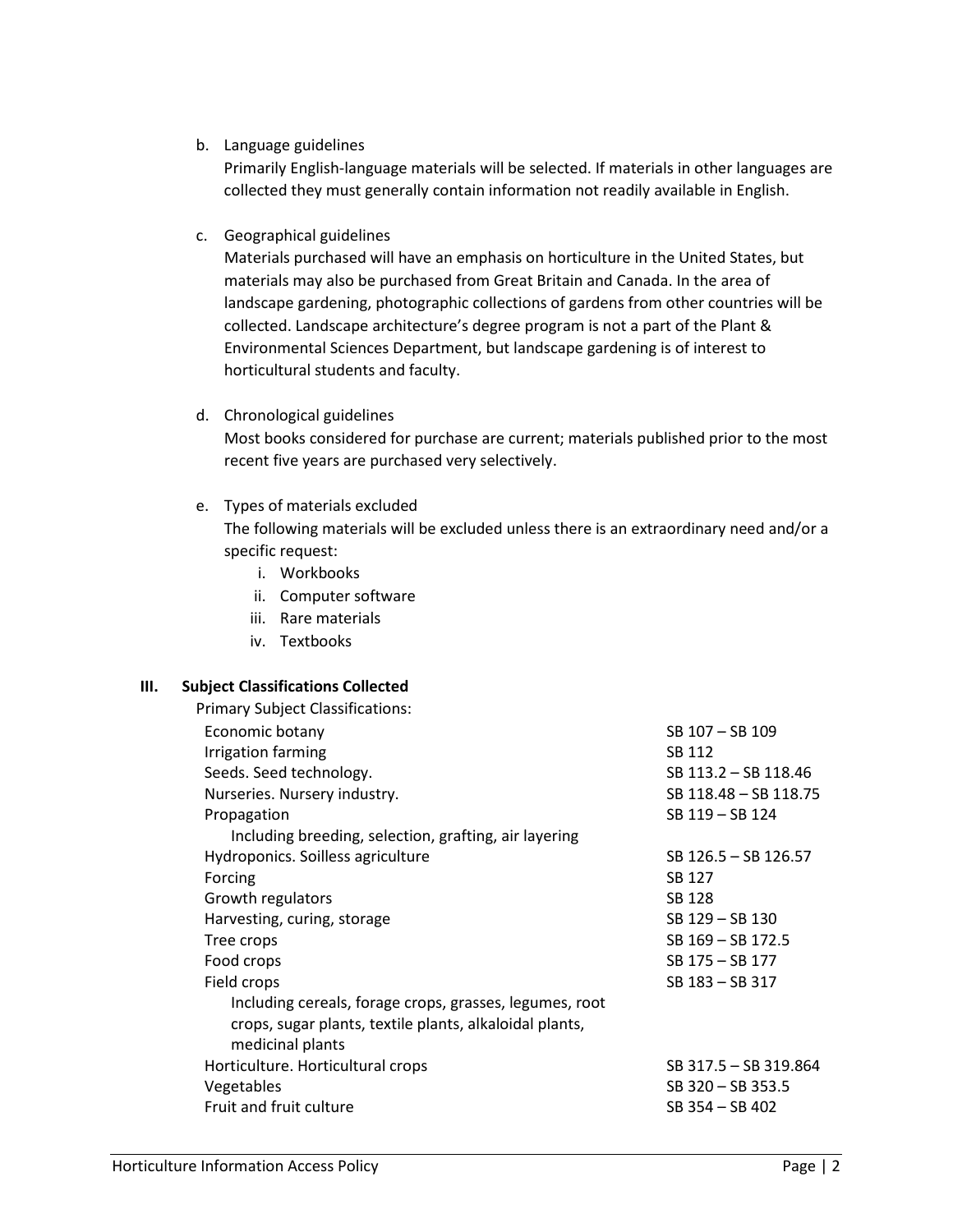| Berries and small fruits                                      | SB 381-SB 386        |
|---------------------------------------------------------------|----------------------|
| Grape culture. Viticulture                                    | SB 387 - SB 399      |
| Plant propagation                                             | SB 406.7 - SB 406.83 |
| Greenhouses and greenhouse culture                            | SB 414.6 - SB 417    |
| Classes of plants                                             | SB 421-SB 439.8      |
| Including annuals, climbers, ferns, lawns, perennials, shrubs |                      |
| Horticultural service industry                                | SB 446 - SB 446.6    |
| Gardens and gardening                                         | SB 450.9 - SB 467.8  |
| Landscape gardening. Landscape architecture                   | SB 469 - SB 476.4    |
| Parks and public reservations                                 | SB 481-SB 486        |
| Including theory, management, history                         |                      |
| Pests and diseases                                            | SB 599 - SB 990.5    |
| Individual or types of plants or trees                        | SB 608               |
| Weeds, parasitic plants, etc.                                 | SB 610 - SB 615      |
| Poisonous plants                                              | SB 617 - SB 618      |
| Plant pathology                                               | SB 621 - SB 795      |
| Economic entomology                                           | SB 818 - SB 945      |
| Pest control and treatment of diseases. Plant protection      | SB 950 - SB 990.5    |
| Pesticides                                                    | SB 950.9 - SB 970.4  |
| Soil disinfection                                             | SB 973 - SB 973.5    |
| Organic plant protection, Biological control                  | SB 974 - SB 978      |
| Inspection. Quarantine                                        | SB 979.5 - SB 985    |
| Economic zoology applied to crops. Agricultural zoology.      | SB 992 - SB 998      |
|                                                               |                      |
| <b>Related Classifications</b>                                |                      |
| <b>Plant Culture</b>                                          | SB 1-SB 1110         |
| Horticultural voyages, etc.                                   | <b>SB 39</b>         |
| History                                                       | SB 71 - SB 87        |
| Methods for special areas                                     | SB 109.7 - SB 111    |
| Including cold regions, dry farming, tropical                 |                      |
| agriculture                                                   |                      |
| Training and pruning                                          | SB 125               |
| Artificial light gardening                                    | SB 126               |
| <b>Nuts</b>                                                   | SB 401               |
| Flowers and flower culture. Ornamental                        | SB 403 - SB 450.87   |
| plants.                                                       |                      |
| Culture of individual plants                                  | SB 409 - SB 413      |
| Forcing                                                       | SB 414               |
| Container gardening                                           | SB 418 - SB 418.4    |
| Indoor gardening and houseplants                              | SB 419 - SB 419.3    |
| Roof gardening. Balcony gardening.                            | SB 419.5             |
| Flower shows. Exhibitions                                     | SB 441-SB 441.75     |
| Care and preparation of cut flowers and                       | SB 442.5             |
| ornamental plants for market                                  |                      |
| Marketing. Cut flower industry. Florists                      | SB 442.8 - SB 443.4  |
| Preservation and reproduction of flowers,                     | SB 447               |
| fruits, etc.                                                  |                      |
| Bonkei. Tray landscapes                                       | SB 447.5             |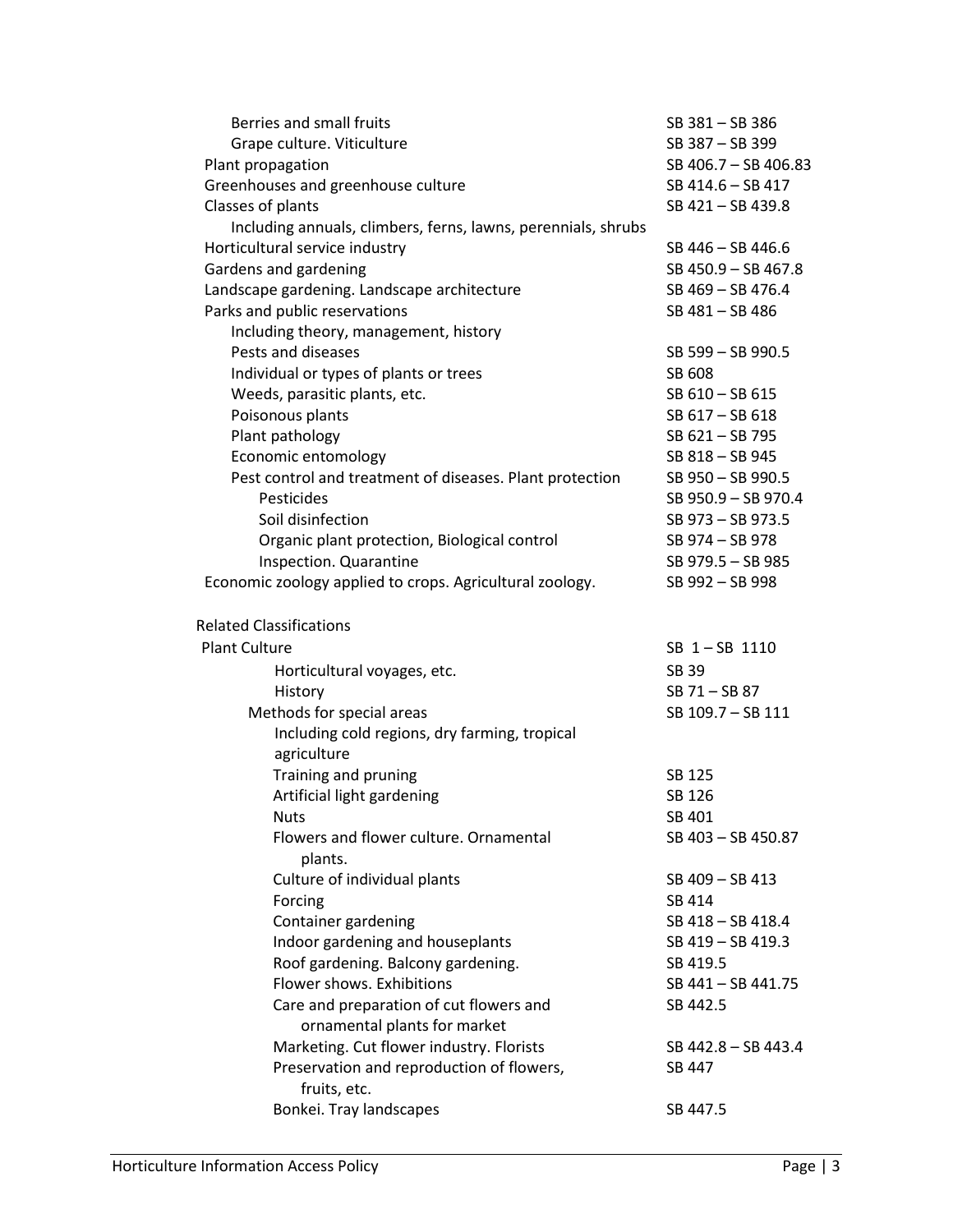#### IV. **Core Horticulture Journals** Acta Horticulturae American Fruit Grower Australian Journal of Grape and Wine Research Euphytica European Journal of Plant Pathology Fruit Varieties Journal Horticultural Reviews Horticulture Week **HortScience** HortTechnology Journal of Horticulture Science and Biotechnology Molecular Breeding

Journal of the American Society for Horticultural Science Plant Growth Regulation Postharvest Biology and Technology Proceedings of the American Society for Horticultural Science Scientia Horticulturae Theoretical and Applied Genetics

# V. **Core Horticulture Databases and Indexes**

AGRICOLA Biological and Agricultural Index Plus BioOne Complete BIOSIS

Environment Abstracts **TOXLINE** Web of Science

## **VI. Access to Information not Available On-site**

a. Remote Storage

Online request forms and document delivery enable access to materials in Clemson Libraries' remote storage facilities within 24 business hours.

b. Interlibrary Loan

The primary access point for journals and secondary access point for books not owned or accessible by Clemson Libraries will be Interlibrary Loan. This service is free to Clemson University students, faculty, and staff.

c. PASCAL Delivers

The primary access point for books not owned or accessible by Clemson Libraries will be PASCAL Delivers. This service provides access to books owned by other academic libraries in the state of South Carolina and is free to Clemson University students, faculty, and staff.

# **VII. Selection Tools Used**

- a. Faculty and student requests and recommendations
- b. Course syllabi
- c. Major Horticulture journals
- d. Publishers' websites and catalogs
- e. An approval plan
- f. GOBI online database